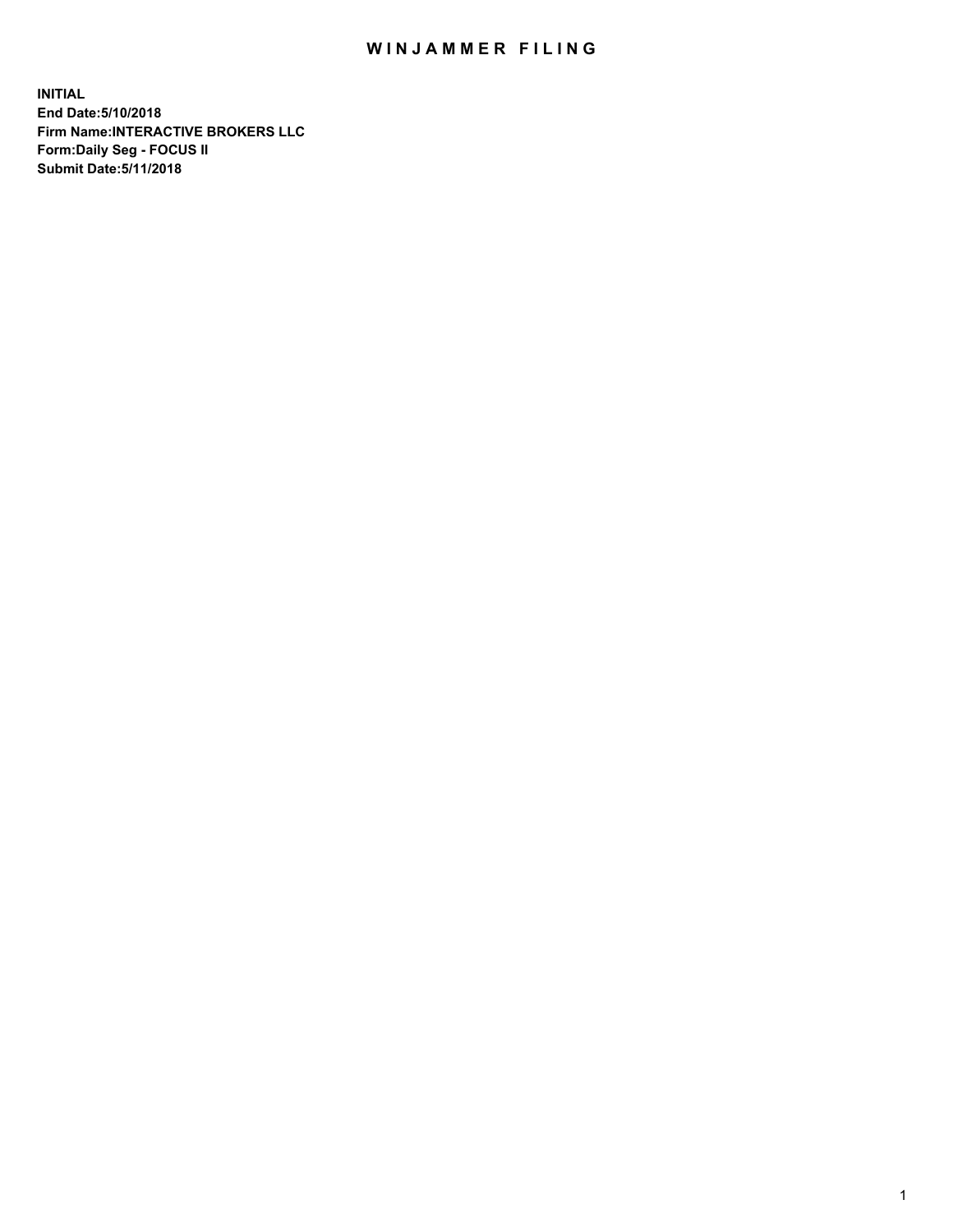## **INITIAL End Date:5/10/2018 Firm Name:INTERACTIVE BROKERS LLC Form:Daily Seg - FOCUS II Submit Date:5/11/2018 Daily Segregation - Cover Page**

| Name of Company<br><b>Contact Name</b><br><b>Contact Phone Number</b><br><b>Contact Email Address</b>                                                                                                                                                                                                                          | <b>INTERACTIVE BROKERS LLC</b><br><b>James Menicucci</b><br>203-618-8085<br>jmenicucci@interactivebrokers.c<br>om |
|--------------------------------------------------------------------------------------------------------------------------------------------------------------------------------------------------------------------------------------------------------------------------------------------------------------------------------|-------------------------------------------------------------------------------------------------------------------|
| FCM's Customer Segregated Funds Residual Interest Target (choose one):<br>a. Minimum dollar amount: ; or<br>b. Minimum percentage of customer segregated funds required:% ; or<br>c. Dollar amount range between: and; or<br>d. Percentage range of customer segregated funds required between: % and %.                       | $\overline{\mathbf{0}}$<br>0<br>155,000,000 245,000,000<br>00                                                     |
| FCM's Customer Secured Amount Funds Residual Interest Target (choose one):<br>a. Minimum dollar amount: ; or<br>b. Minimum percentage of customer secured funds required:%; or<br>c. Dollar amount range between: and; or<br>d. Percentage range of customer secured funds required between: % and %.                          | $\overline{\mathbf{0}}$<br>0<br>80,000,000 120,000,000<br>00                                                      |
| FCM's Cleared Swaps Customer Collateral Residual Interest Target (choose one):<br>a. Minimum dollar amount: ; or<br>b. Minimum percentage of cleared swaps customer collateral required:% ; or<br>c. Dollar amount range between: and; or<br>d. Percentage range of cleared swaps customer collateral required between:% and%. | $\overline{\mathbf{0}}$<br>$\overline{\mathbf{0}}$<br>00<br>0 <sub>0</sub>                                        |

Attach supporting documents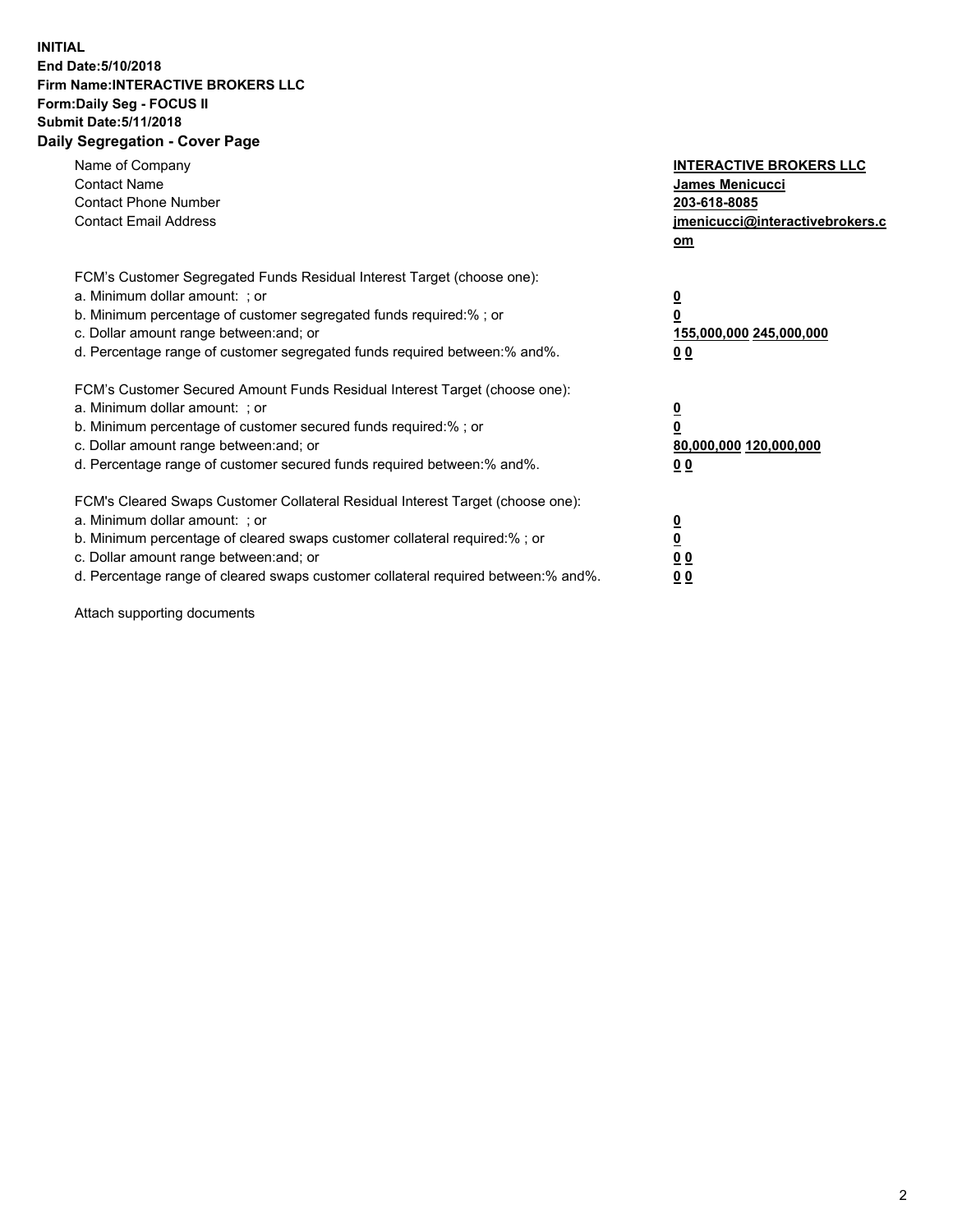## **INITIAL End Date:5/10/2018 Firm Name:INTERACTIVE BROKERS LLC Form:Daily Seg - FOCUS II Submit Date:5/11/2018 Daily Segregation - Secured Amounts**

|                | Daily Jegregation - Jeculed Aniounts                                                                       |                                  |
|----------------|------------------------------------------------------------------------------------------------------------|----------------------------------|
|                | Foreign Futures and Foreign Options Secured Amounts                                                        |                                  |
|                | Amount required to be set aside pursuant to law, rule or regulation of a foreign                           | $0$ [7305]                       |
|                | government or a rule of a self-regulatory organization authorized thereunder                               |                                  |
| 1.             | Net ledger balance - Foreign Futures and Foreign Option Trading - All Customers                            |                                  |
|                | A. Cash                                                                                                    | 443,796,929 [7315]               |
|                | B. Securities (at market)                                                                                  | $0$ [7317]                       |
| 2.             | Net unrealized profit (loss) in open futures contracts traded on a foreign board of trade                  | -1,533,951 [7325]                |
| 3.             | Exchange traded options                                                                                    |                                  |
|                | a. Market value of open option contracts purchased on a foreign board of trade                             | 249,687 [7335]                   |
|                | b. Market value of open contracts granted (sold) on a foreign board of trade                               | $-37,903$ [7337]                 |
| 4.             | Net equity (deficit) (add lines 1.2. and 3.)                                                               | 442,474,762 [7345]               |
| 5.             | Account liquidating to a deficit and account with a debit balances - gross amount                          | 3,203 [7351]                     |
|                | Less: amount offset by customer owned securities                                                           | 0 [7352] 3,203 [7354]            |
| 6.             | Amount required to be set aside as the secured amount - Net Liquidating Equity                             | 442,477,965 [7355]               |
|                | Method (add lines 4 and 5)                                                                                 |                                  |
| 7.             | Greater of amount required to be set aside pursuant to foreign jurisdiction (above) or line                | 442,477,965 [7360]               |
|                | 6.                                                                                                         |                                  |
|                | FUNDS DEPOSITED IN SEPARATE REGULATION 30.7 ACCOUNTS                                                       |                                  |
| $\mathbf{1}$ . | Cash in banks                                                                                              |                                  |
|                | A. Banks located in the United States                                                                      | 96,747,898 [7500]                |
|                | B. Other banks qualified under Regulation 30.7                                                             | 0 [7520] 96,747,898 [7530]       |
| 2.             | Securities                                                                                                 |                                  |
|                | A. In safekeeping with banks located in the United States                                                  | 371,338,845 [7540]               |
|                | B. In safekeeping with other banks qualified under Regulation 30.7                                         | 0 [7560] 371,338,845 [7570]      |
| 3.             | Equities with registered futures commission merchants                                                      |                                  |
|                | A. Cash                                                                                                    | $0$ [7580]                       |
|                | <b>B.</b> Securities                                                                                       | $0$ [7590]                       |
|                | C. Unrealized gain (loss) on open futures contracts                                                        | $0$ [7600]                       |
|                | D. Value of long option contracts                                                                          | $0$ [7610]                       |
|                | E. Value of short option contracts                                                                         | 0 [7615] 0 [7620]                |
| 4.             | Amounts held by clearing organizations of foreign boards of trade                                          |                                  |
|                | A. Cash                                                                                                    | $0$ [7640]                       |
|                | <b>B.</b> Securities                                                                                       | $0$ [7650]                       |
|                | C. Amount due to (from) clearing organization - daily variation                                            | $0$ [7660]                       |
|                | D. Value of long option contracts                                                                          | $0$ [7670]                       |
|                | E. Value of short option contracts                                                                         | 0 [7675] 0 [7680]                |
| 5.             | Amounts held by members of foreign boards of trade                                                         |                                  |
|                | A. Cash                                                                                                    | 97,093,198 [7700]                |
|                | <b>B.</b> Securities                                                                                       | $0$ [7710]                       |
|                | C. Unrealized gain (loss) on open futures contracts                                                        | $-3,198,649$ [7720]              |
|                | D. Value of long option contracts                                                                          | 249,687 [7730]                   |
|                | E. Value of short option contracts                                                                         | -37,903 [7735] 94,106,333 [7740] |
| 6.             | Amounts with other depositories designated by a foreign board of trade                                     | $0$ [7760]                       |
| 7.             | Segregated funds on hand                                                                                   | $0$ [7765]                       |
| 8.             | Total funds in separate section 30.7 accounts                                                              | 562,193,076 [7770]               |
| 9.             | Excess (deficiency) Set Aside for Secured Amount (subtract line 7 Secured Statement<br>Page 1 from Line 8) | 119,715,111 [7380]               |
| 10.            | Management Target Amount for Excess funds in separate section 30.7 accounts                                | 80,000,000 [7780]                |
| 11.            | Excess (deficiency) funds in separate 30.7 accounts over (under) Management Target                         | 39,715,111 [7785]                |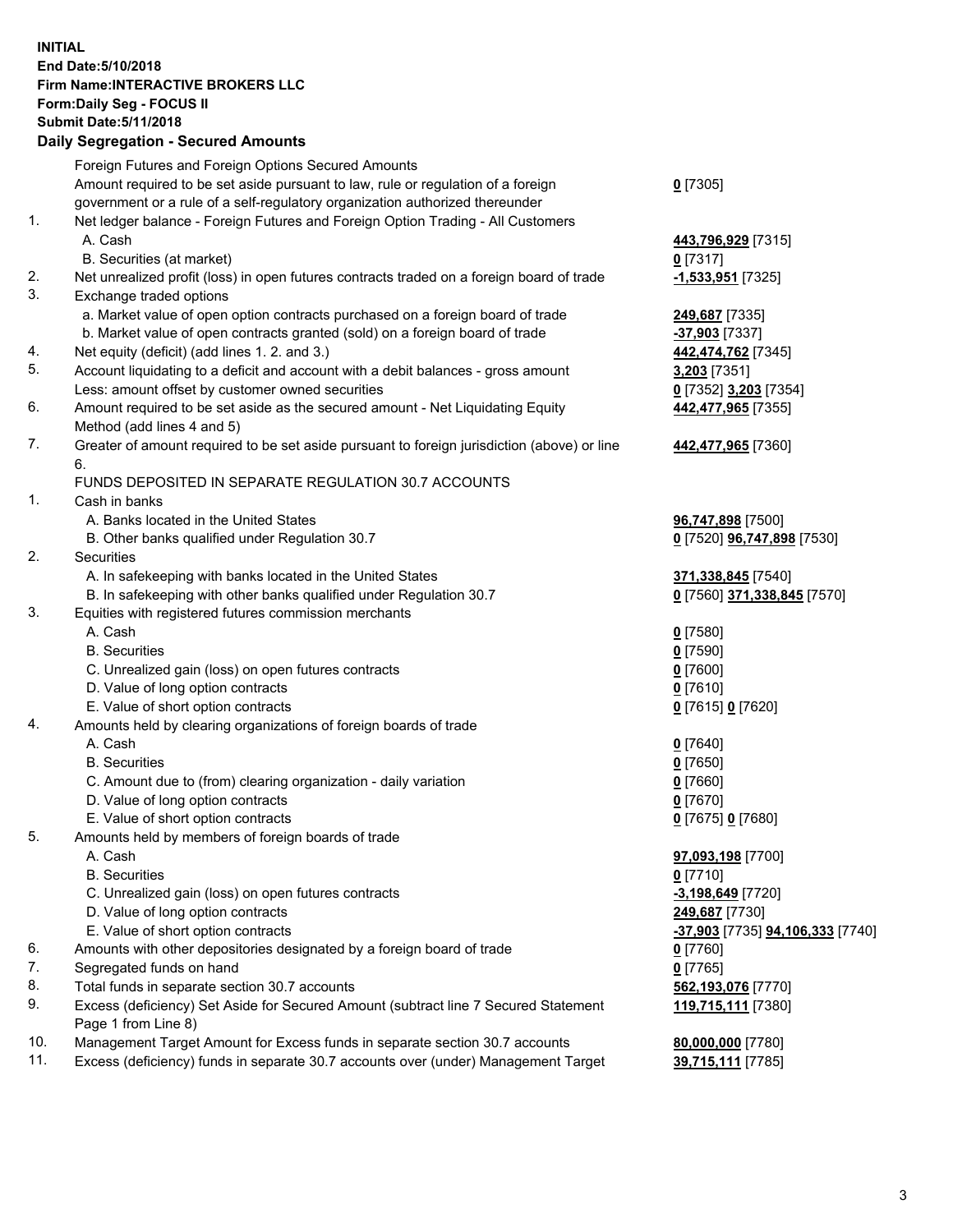**INITIAL End Date:5/10/2018 Firm Name:INTERACTIVE BROKERS LLC Form:Daily Seg - FOCUS II Submit Date:5/11/2018 Daily Segregation - Segregation Statement** SEGREGATION REQUIREMENTS(Section 4d(2) of the CEAct) 1. Net ledger balance A. Cash **4,083,758,109** [7010] B. Securities (at market) **0** [7020] 2. Net unrealized profit (loss) in open futures contracts traded on a contract market **47,820,821** [7030] 3. Exchange traded options A. Add market value of open option contracts purchased on a contract market **183,984,555** [7032] B. Deduct market value of open option contracts granted (sold) on a contract market **-191,390,821** [7033] 4. Net equity (deficit) (add lines 1, 2 and 3) **4,124,172,664** [7040] 5. Accounts liquidating to a deficit and accounts with debit balances - gross amount **155,817** [7045] Less: amount offset by customer securities **0** [7047] **155,817** [7050] 6. Amount required to be segregated (add lines 4 and 5) **4,124,328,481** [7060] FUNDS IN SEGREGATED ACCOUNTS 7. Deposited in segregated funds bank accounts A. Cash **553,558,317** [7070] B. Securities representing investments of customers' funds (at market) **2,661,283,871** [7080] C. Securities held for particular customers or option customers in lieu of cash (at market) **0** [7090] 8. Margins on deposit with derivatives clearing organizations of contract markets A. Cash **22,845,115** [7100] B. Securities representing investments of customers' funds (at market) **1,095,386,981** [7110] C. Securities held for particular customers or option customers in lieu of cash (at market) **0** [7120] 9. Net settlement from (to) derivatives clearing organizations of contract markets **4,398,549** [7130] 10. Exchange traded options A. Value of open long option contracts **183,938,463** [7132] B. Value of open short option contracts **-191,374,444** [7133] 11. Net equities with other FCMs A. Net liquidating equity **0** [7140] B. Securities representing investments of customers' funds (at market) **0** [7160] C. Securities held for particular customers or option customers in lieu of cash (at market) **0** [7170] 12. Segregated funds on hand **0** [7150] 13. Total amount in segregation (add lines 7 through 12) **4,330,036,852** [7180] 14. Excess (deficiency) funds in segregation (subtract line 6 from line 13) **205,708,371** [7190] 15. Management Target Amount for Excess funds in segregation **155,000,000** [7194]

16. Excess (deficiency) funds in segregation over (under) Management Target Amount Excess

**50,708,371** [7198]